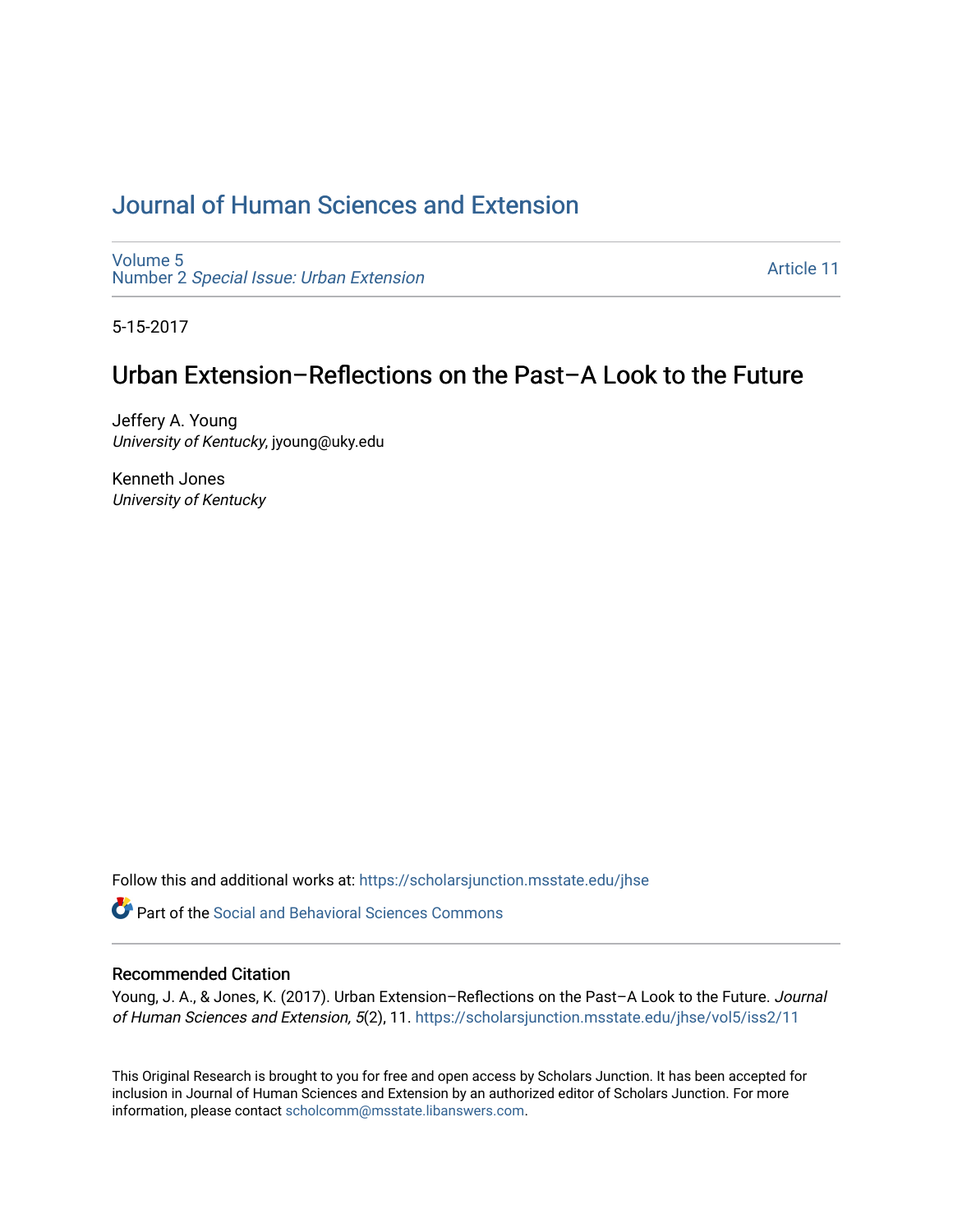# Urban Extension–Reflections on the Past–A Look to the Future

## Acknowledgments

The authors wish to thank the Extension agents/educators who took time to participate in the article related survey. Their perspectives were invaluable in assessing our current situation and future directions.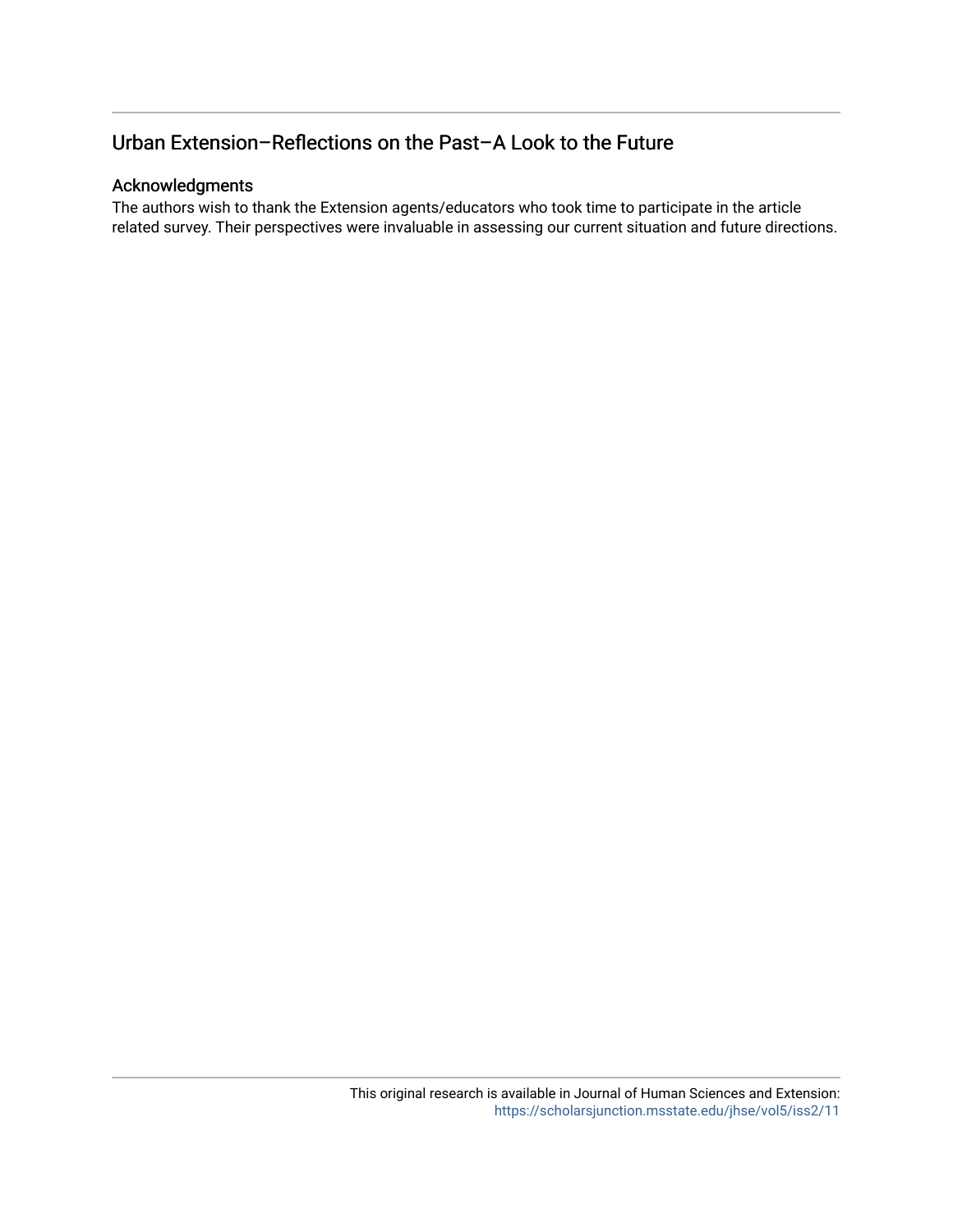# **Urban Extension–Reflections on the Past–A Look to the Future**

**Jeffery A. Young Kenneth Jones**

*University of Kentucky* 

*The Cooperative Extension Service (Extension) has built an outstanding reputation by serving clientele in rural areas. The organization's credibility in the past has rested solidly on those stakeholders who have advocated for Extension's continued existence due to its success in helping rural communities move beyond societal ills. With the rapid expansion of urban America, Extension's potential for growth is tremendous—if the organization can adapt to meet the needs of metropolitan communities. This article features highlights of the successes and barriers presented by previous studies and makes suggestions on what can be done to move the urban Extension agenda forward. The authors share results of a case study in Kentucky in hopes of offering current and future recommendations for the many Extension systems across the country challenged with being as relevant a resource to urban areas as the organization is to its rural counterparts.* 

*Keywords:* municipal, metropolitan, history, challenges, barriers, solutions

#### **Introduction**

A diverse group of Extension leadership from across the country has inspired renewed commitment and the repositioning of the organization's ability to address urban issues. While the need for relevant applied research and application to issues affecting urban population centers across the United States continues to exist, successful policy initiatives and addressing urban challenges on a practical level are expanding. For example, the Extension Committee on Organization and Policy (ECOP) recognized and approved National Extension Urban Leaders (NUEL) as a "voluntary, regionally representative, and Director/Administrator-approved group of Extension employees who cooperate in advancing the strategic importance and long-term value of urban Extension activities by being relevant locally, responsive statewide, and recognized nationally" (Willis, 2015, p. 1). ECOP also accepted the document, *A National Framework for Urban Extension: A Report from the National Urban Extension Leaders*, that explains national trends and the opportunities Extension has to positively impact local communities (ECOP, 2015; NUEL, 2015). As further support for urban Extension efforts, two NUEL liaisons were appointed from ECOP and the National Institute of Food and Agriculture (NIFA). Numerous other local and regional successes have been recognized at biannual National

Direct correspondence to Jeffery A. Young at jyoung@uky.edu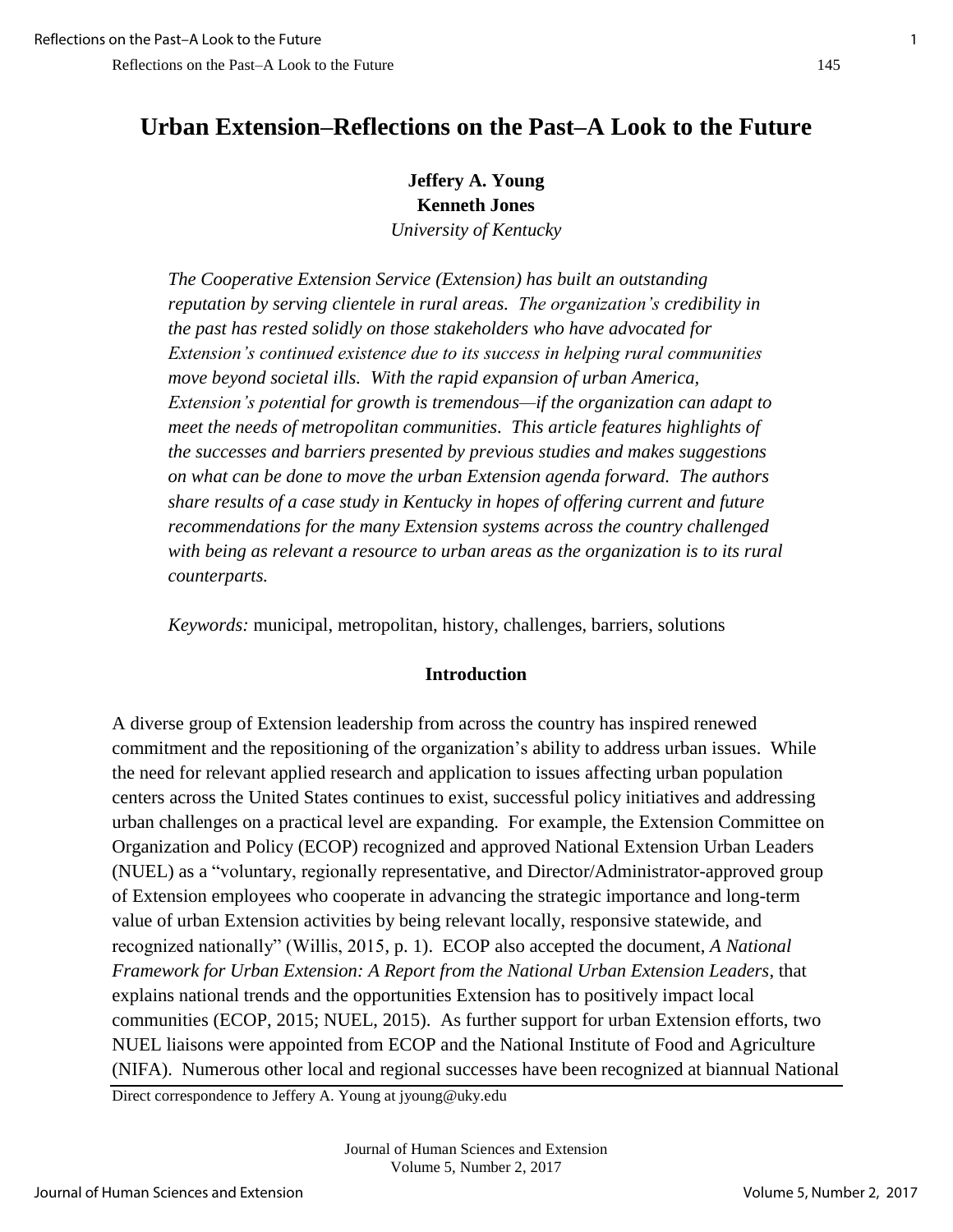Urban Extension Conferences, forums, task force meetings, and evaluations. This article highlights one particular effort administered intentionally to gather information on the current status of Extension's goals and purpose in urban communities.

# **Voices from the Past: A Brief Review of the Literature**

Acknowledgement of the challenges that exist for Extension educators in addressing the issues faced among urban population centers dates back to the 1960s. Brown (1965) compared and contrasted characteristics of urban and rural communities, noting that, instead of focusing on traditional agricultural production efficiencies, Extension could effectively serve urban communities by

- disseminating agricultural information;
- teaching home economics knowledge and skills;
- assisting in community development by helping people become more involved in making decisions about community improvement;
- consulting various government bodies and agencies; and
- developing an urban youth program, either by organizing clubs or by providing services to other youth-serving groups.

Through a survey of state Extension state administrators, Paulson (1973) found 98% of survey participants fully or partially validated the effectiveness of the "Extension Model" and methodology in addressing urban issues. Paulson also identified existing barriers that limit Extension's ability to most effectively impact these issues. Those barriers are

- agents/educators are not trained to address urban issues,
- Extension seems unwillingness to adapt organizationally to meet urban needs,
- adjustments to Extension's delivery system are needed to reach urban audiences,
- the research base for building urban models is very fragmented,
- the populations of urban communities are increasingly heterogeneous,
- Extension's public image is largely that of exclusively serving agriculture, and
- the sheer volume of the urban audience can overwhelm traditional delivery methods.

An examination of urban communities and the previously noted seven points draws a dramatic contrast to the rural communities where Extension has demonstrated its ability to successfully address needs and issues.

Young and Vavrina (2014) conducted a review of past urban studies and initiatives. They reported that Miller (1973) expressed skepticism regarding the appropriateness of traditional Extension for urban communities. Miller noted two recurring questions: (1) how can the

> Journal of Human Sciences and Extension Volume 5, Number 2, 2017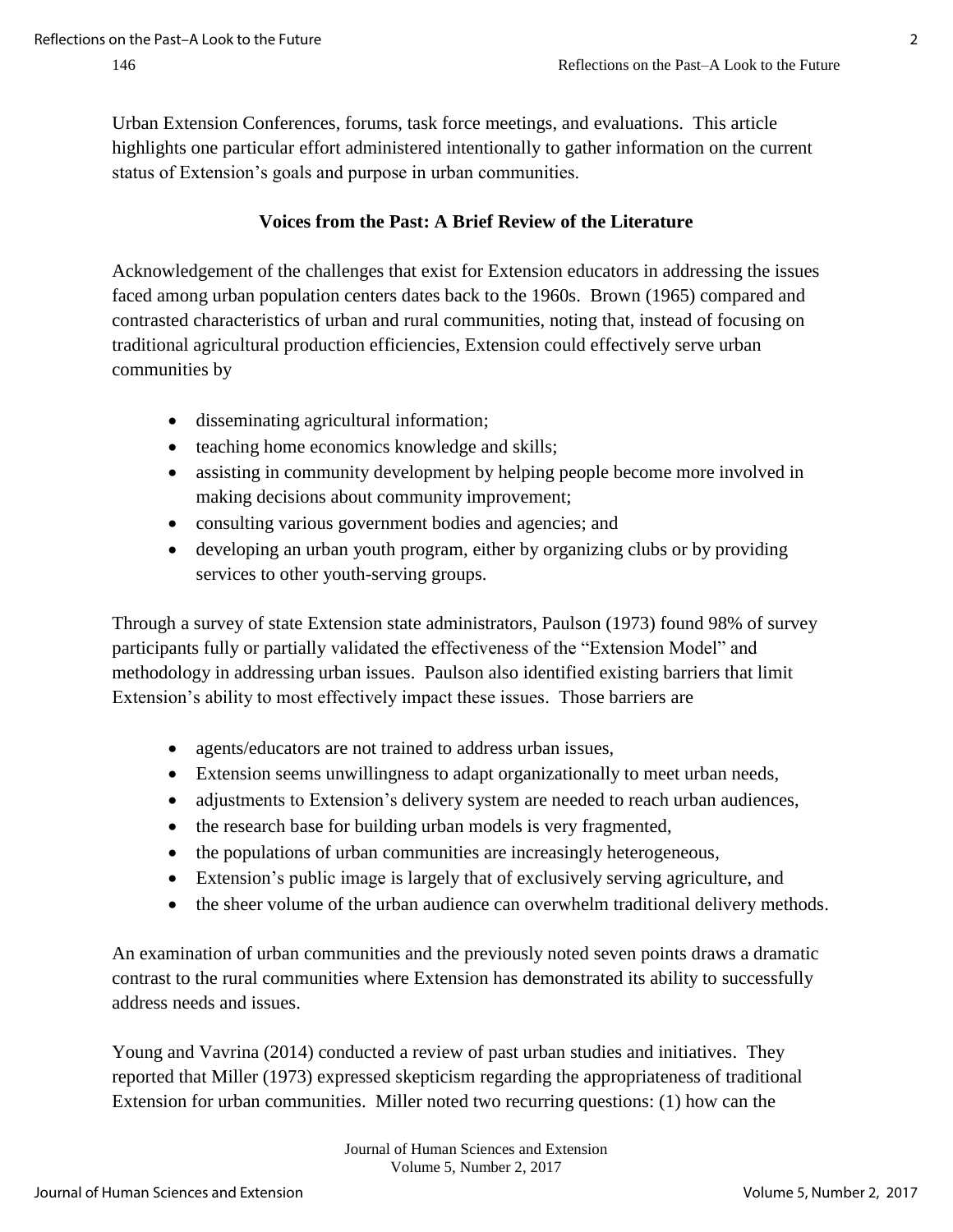resources of Land-Grant Universities be used to address broader social issues and (2) why cannot Extension's rural success be transfused into urban America (Miller, 1973).

Yep (1980) credited Extension's historic success with the implementation of the ECOP Extension Program Development Framework. This framework, which has been the basis of effective education programming, includes

- development of institutional framework,
- development of the organizational base,
- determining the Extension program,
- development of annual plan of work,
- program implementation, and
- program evaluation.

This framework of Extension success "appears to be significantly affected by historical, technological, economic, and environmental factors" (Yep, 1980, p. 19). Historically, because the Cooperative Extension Service (Extension) was known as the Agricultural Extension Service for many years, awareness by urban citizens was low, highlighting the need for effective marketing.

Yep (1980) also acknowledged the general lack of an urban research knowledge base similar to the reservoir of knowledge to which Extension educators have had access through the U.S. Department of Agriculture, Land-Grant Universities, and Experiment Stations. Another barrier relates to the lack of adequate financial resources in many urban communities. These economic challenges hurt Extension by limiting access to local matching funds. Another challenge to Extension's success relates to the complexity of the environment in urban communities where populations are more condensed and diverse (Yep, 1980). These larger and more complex populations magnify the social challenges often present.

Contrary to rural communities where Extension is one of only a few organizations available to address community priorities, urban communities might compete with many organizations for scarce resources. The existence of multiple power structures within a single county is indeed an obstacle that contrasts with traditional rural communities that have fewer potential competitors.

In April 1991, Texas Extension implemented an "Urban Initiative" for its largest counties. This initiative focused on "development of urban faculty, involving urban lay leaders in program development and education programs for urban audiences" (Fehlis, 1992, p. 1) and is similar to the metro model described by Miller (1973). Young and Vavrina (2014) noted the work of Franz and Cox (2012) involving "disruptive innovation." Disruptive innovation, as defined by the authors is used as a means to "exploring, implementing, or evaluating organizational innovations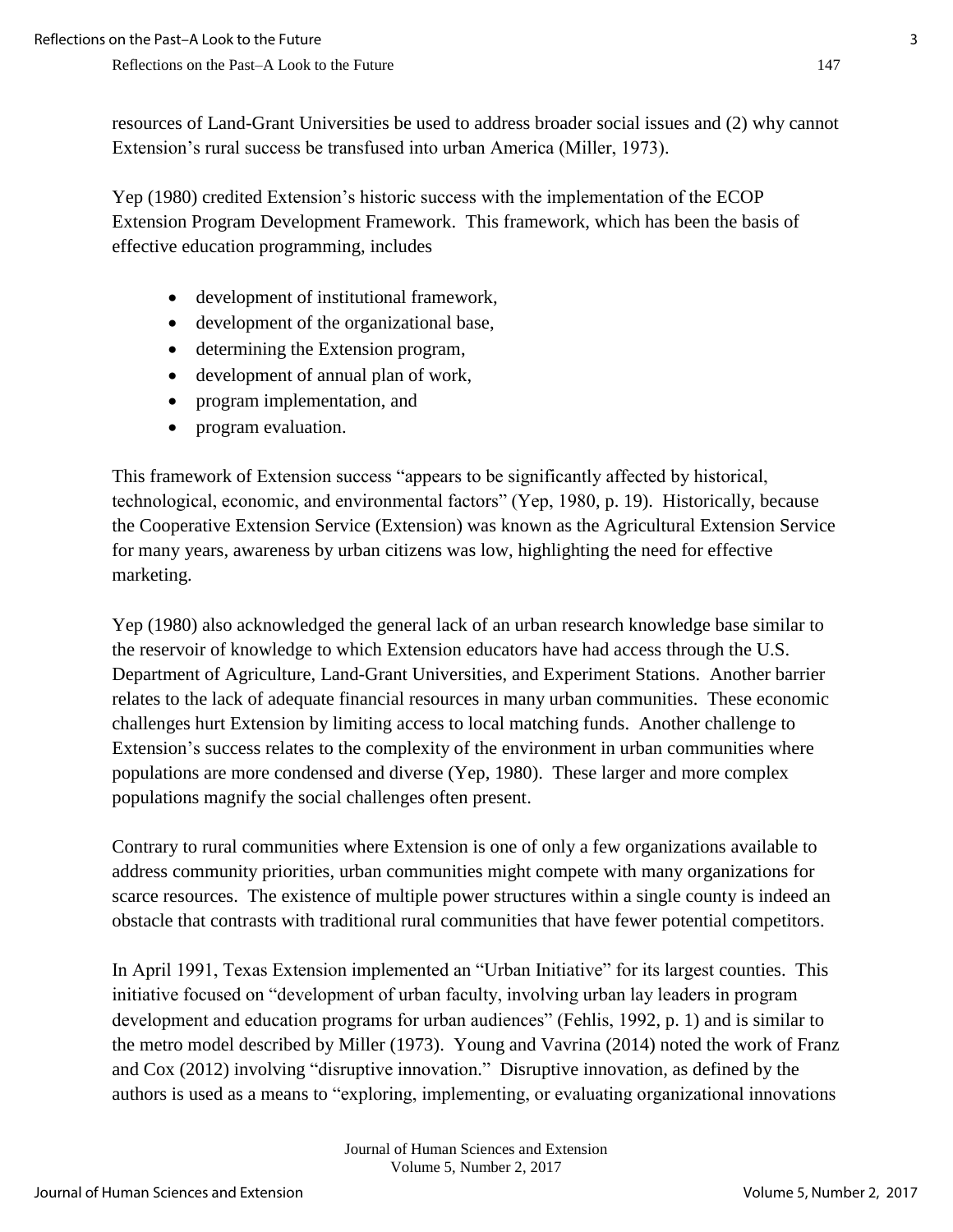and to enhance relevance and sustainability" (Franz  $\&$  Cox, 2012, p. 1). The authors point out that decreases in traditional funding, office closures, and the need for alternative methods to communicate program impact have led to "disruptive" but innovative solutions.

In 2013, Kentucky Extension hosted an Urban Extension Forum. The purpose of the forum was to explore the "structural barriers and solutions that would allow Extension to more successfully function in urban communities" (Young & Vavrina, 2014, p. 4). The forum was attended by nearly 70 Extension professionals representing both of Kentucky's Land-Grant institutions (The University of Kentucky and Kentucky State University). Attendees were asked to provide "barrier and solution" feedback on five topic areas:

- adequate financial resources in urban communities,
- local priorities in urban communities,
- high levels of teamwork in urban communities,
- strong communication and interaction with urban government leaders, and
- visionary and creative leadership in urban communities.

A summary of all feedback was conducted at the conclusion of the forum, and the following top 10 recurring discussion themes were identified (see Table 1).

| Twore It follo hemment clown Extension I of when bisewsstone Inchets |  |  |
|----------------------------------------------------------------------|--|--|
|                                                                      |  |  |
| 28                                                                   |  |  |
| 19                                                                   |  |  |
| 18                                                                   |  |  |
| 17                                                                   |  |  |
| 16                                                                   |  |  |
| 10                                                                   |  |  |
| 9                                                                    |  |  |
| 9                                                                    |  |  |
| 6                                                                    |  |  |
| 5                                                                    |  |  |
|                                                                      |  |  |

*Table 1. 2013 Kentucky Urban Extension Forum Discussion Themes* 

*Note: f* refers to the frequency with which each theme was identified

Following completion of the Urban Extension Forum, a smaller group of agents, specialists, and administrators continued to meet and discuss the feedback received. This group, later labeled the "Urban Action Team," made the several recommendations to strengthen "urban Extension" in Kentucky and perhaps have application in other states as reported in Young and Vavrina (2014):

 County facilitators and directors are needed in Kentucky's largest counties (not a common practice in 2013).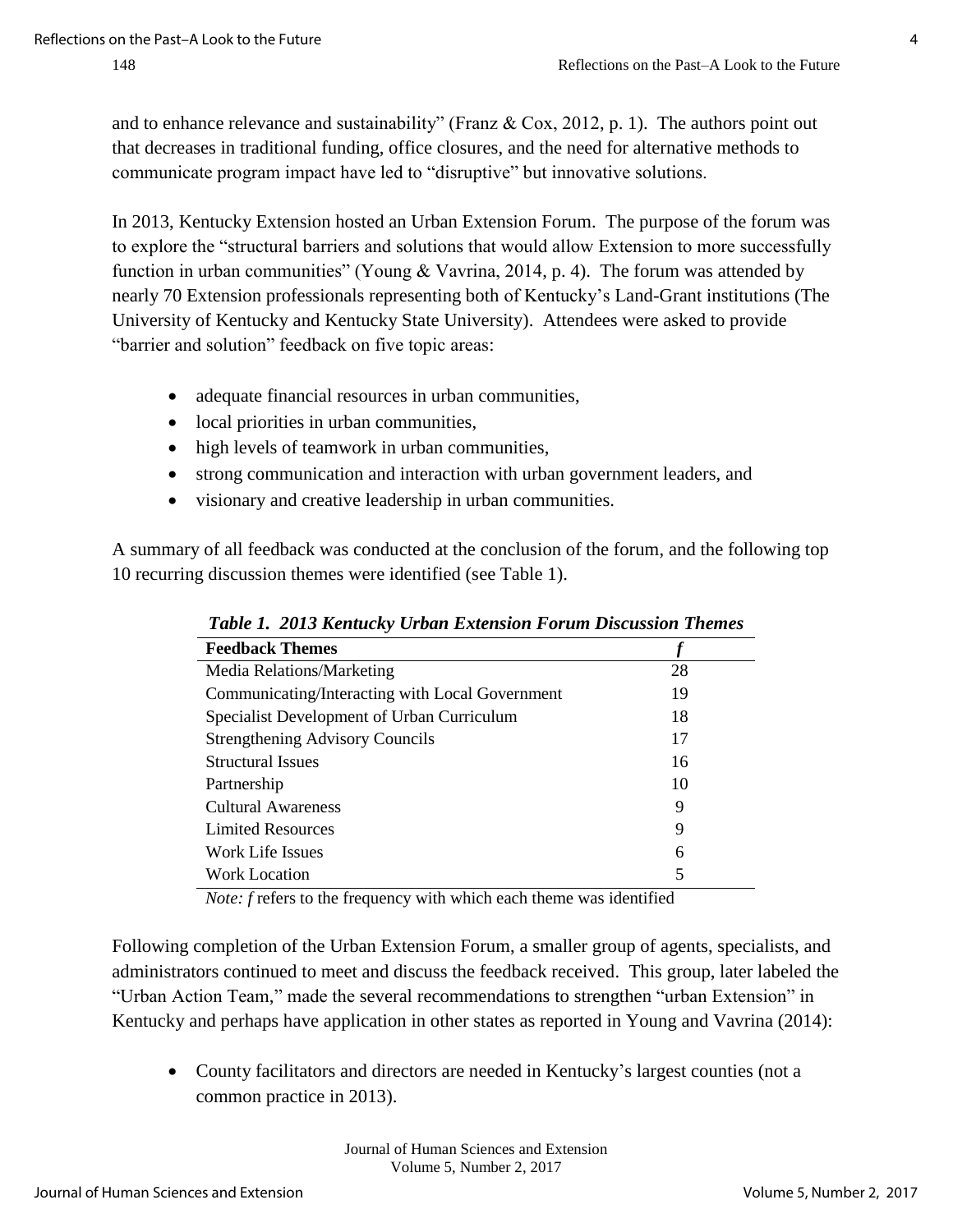- All "nonurban" counties would benefit by having a designated agent "primarily" responsible for educating, communicating, and building relationships with local, state, and federal elected officials.
- Key skill sets (meeting facilitation, community networking, collaboration, etc.) should be addressed early in the Extension agent's professional career through professional development.
- Agent responsibilities to supervise support staff and collaborate with elected officials should be clearly communicated in position descriptions.
- The Extension Advisory Council System should be examined in regard to its effectiveness in an ever changing world.
- A unified, consistent marketing message and theme should be developed. This would include tag lines and an updated online "look" for all counties.
- Campus specialists and researchers must become more familiar with the issues and challenges of urban communities.
- Opportunities should be planned in which specialists and agents purposefully collaborate to develop education to address urban issues and challenges.

# **Case Study: University of Kentucky Extension Service**

In the fall of 2016, a follow-up evaluation of the 2013 Kentucky Urban Extension Forum was conducted to assess the experiences of Extension professionals working in urbanized Kentucky counties. These counties were targeted due to the significant growth in population and the rise of issues that are pertinent to urban communities. The state has made attempts to be proactive in meeting these needs while also aiming to communicate the public value of Extension to localand state-level stakeholders. Given shifts in the political climate at the state level and knowing many urban lawmakers might not be aware of the Extension mission, it was imperative to identify barriers to urban Extension programming as well as solutions that can enhance programming.

An electronic survey was administered to determine if there were any major changes in experiences. A total of 56 Extension agents from 17 counties completed the electronic survey. Nearly 65% (36 total) of the respondents had more than 10 years of experience in Extension, followed by those with 5-10 years of experience (20%), 1-4 years (11%), and less than one year (4%). The large majority of the agents (69%, 39 total) had not worked in an urban county prior to working in Extension.

The county agents responded to questions on the survey that asked them to select, from a list, those barriers which can affect the progress of Extension programming in urban communities. Respondents were asked to "check all that apply." Those barriers are listed in Table 2, along with the frequency of responses.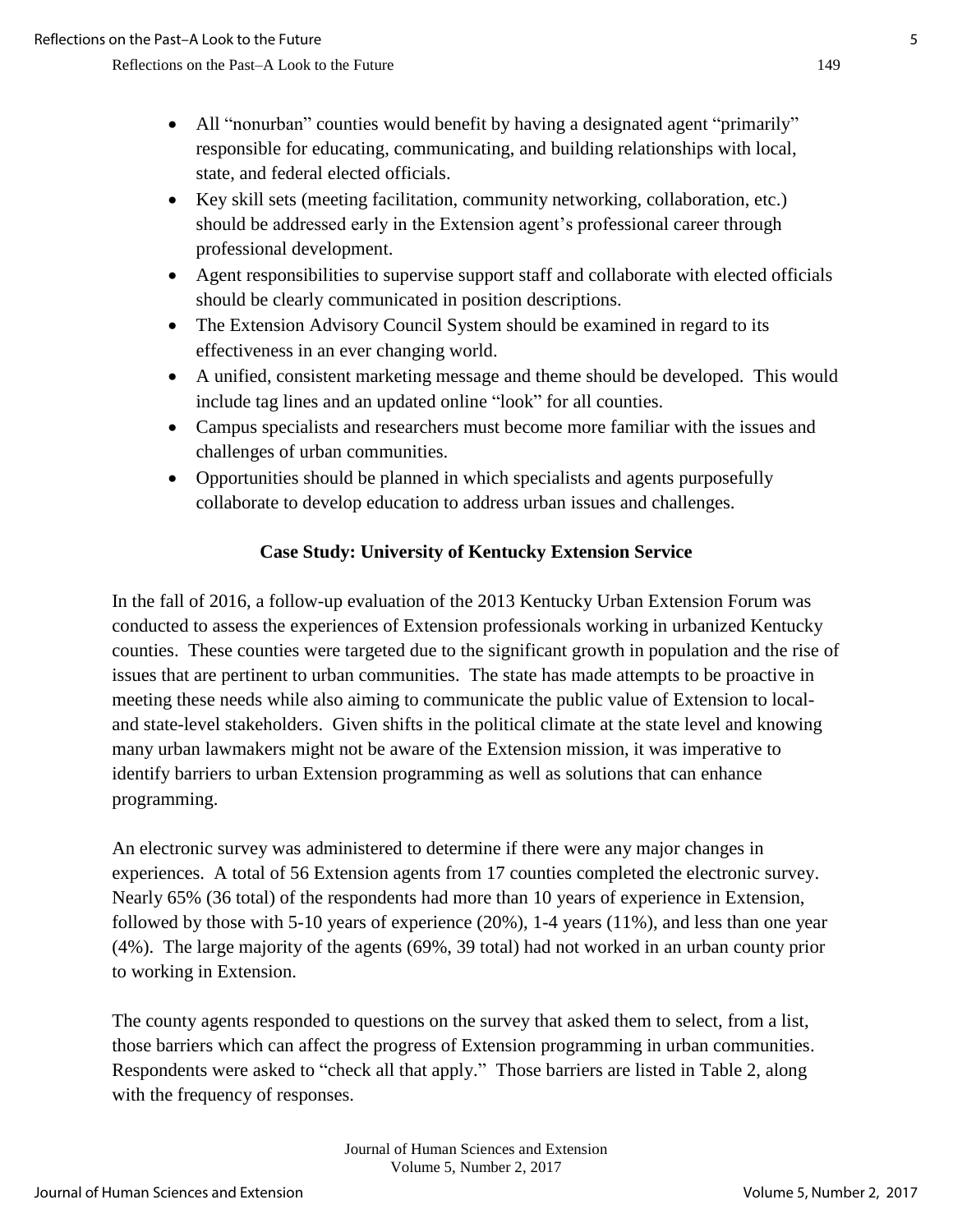| <b>Barriers</b>                                 | $\frac{6}{9}$ |    |
|-------------------------------------------------|---------------|----|
| Prioritizing Local Programs                     | 64%           | 35 |
| Developing Visionary Leadership                 | 52%           | 28 |
| <b>Financial Resources</b>                      | 43%           | 23 |
| Communicating/Interacting with Local Government | 28%           | 15 |
| <b>Teamwork</b>                                 | 26%           | 14 |
| Other                                           | 26%           | 14 |
|                                                 |               |    |

*Table 2. Barriers that Affect the Progress of Extension Programming in Urban Counties* 

 *Note:* Percent of respondents is based on all individuals completing the survey; *f* refers to the frequency with which each barrier was identified.

In reference to barriers, the Extension professionals were able to select one or more of the five listed on the survey. A total of 35 (64%) noted that "prioritizing local programs" was an issue in urban counties. The second most frequent response was "developing visionary leadership" within the county, with 52%  $(n = 28)$  selecting this as a key barrier. This pertains to the leadership within Extension, albeit at the state/university or local level. Ranking third was "financial resources" as a barrier. These were followed by "communicating/interacting with local government" and "teamwork."

Respondents were also given an option to list "other" barriers that might exist. Among those mentioned included lack of effective marketing, need for higher visibility of Extension programs, intentional ways of rewarding top performance of Extension work in urban areas, wasted resources, poor conflict resolution (among larger staff/offices), and competition (i.e., Extension program being one choice among many).

When asked about solutions that can aid Extension in serving urban audiences (see Table 3), 73% (*n* = 40) of the respondents indicated that developing visionary leadership was a key factor, and 65%  $(n = 36)$  reported "teamwork" as being critical to Extension efforts. A close third was "financial resources," followed by "prioritizing local programs" and "communicating/interacting with local government."

| <b>Solutions</b>                                | $\frac{0}{0}$ |    |
|-------------------------------------------------|---------------|----|
| Developing Visionary Leadership                 | 73%           | 40 |
| <b>Teamwork</b>                                 | 65%           | 36 |
| <b>Financial Resources</b>                      | 64%           | 35 |
| <b>Prioritizing Local Programs</b>              | 60%           | 33 |
| Communicating/Interacting with Local Government | 56%           | 31 |
| Other                                           | 16%           | Q  |

*Table 3. Solutions to Aid Extension's Efforts in Urban Counties*

 *Note:* Percent of respondents is based on all individuals completing the survey; *f* refers to the frequency with which each barrier was identified.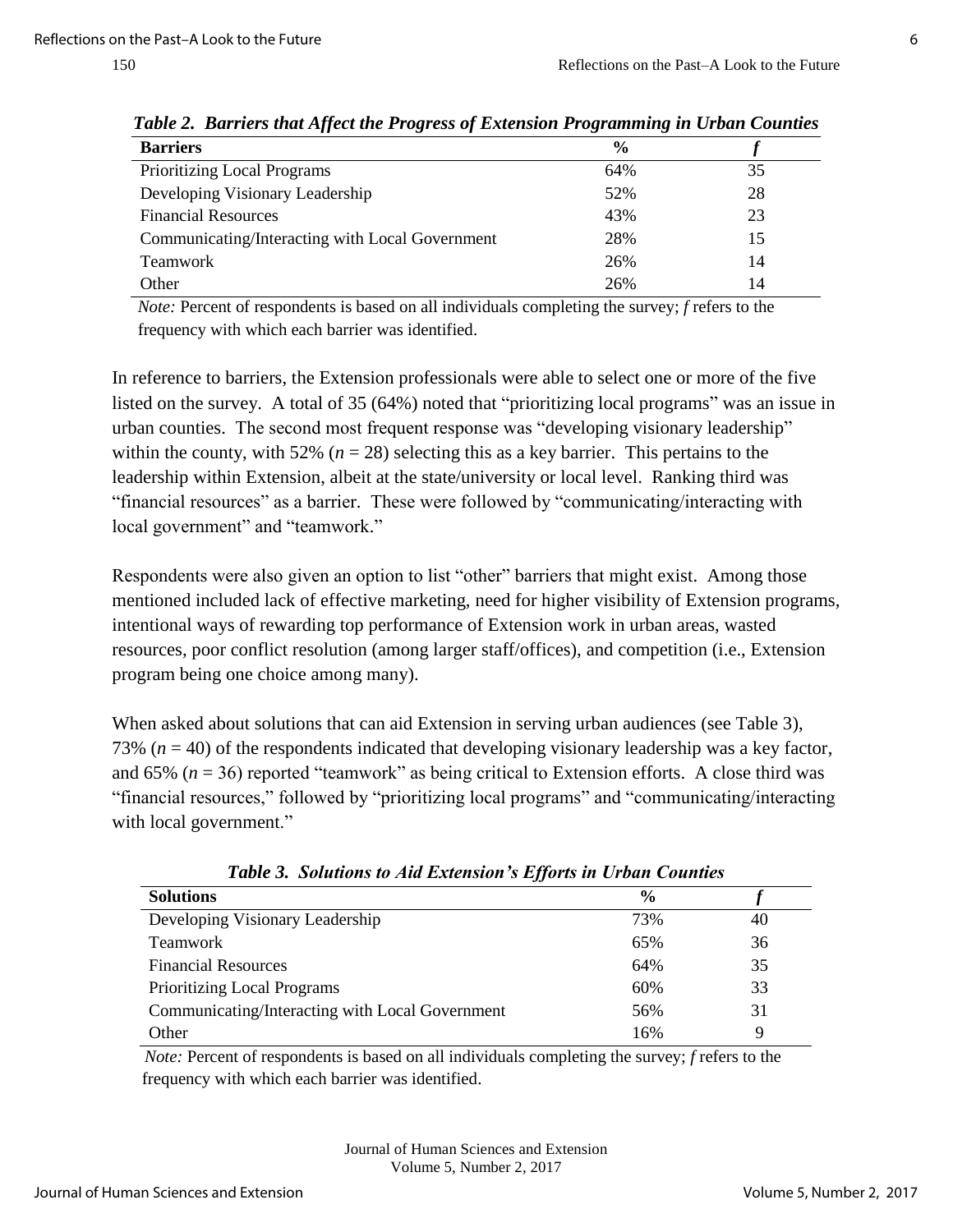Agents offered "other" options that could serve as solutions. Several suggestions included marketing, visibility of Extension programs, having an expert (specialist) to specifically address urban programming, and use of technology to deliver programming (e.g., webinars).

Extension professionals who participated in the evaluation represented all program areas within the Kentucky Extension system. The evaluation did not conduct a comparative analysis across program areas (i.e., 4-H youth development, Agriculture and Natural Resources, Community & Economic Development, Family & Consumer Sciences). Agents were asked to identify topical areas that they perceived were of most interest to their clientele. Respondents selected from a list those topics that were identified as priorities during the 2013 assessment. Figure 1 provides the topics and the percentage of those indicating relevance to clientele (respondents were allowed to check only one topic/area). It is important to note that approximately 16% wrote in "other" topics of importance, including environment education for students, adults, cities, and businesses; wellness; city residents interested in "urban farming;" and beef cattle.



*Figure 1. Topic Areas of Most Interest to Urban Clientele as Perceived by Kentucky County Agents* 

The evaluation also gathered feedback from agents about their perceptions of working as an Extension professional within an urbanized county. Several survey items have been compiled under six constructed themes: addressing local priorities, media relations and marketing,

> Journal of Human Sciences and Extension Volume 5, Number 2, 2017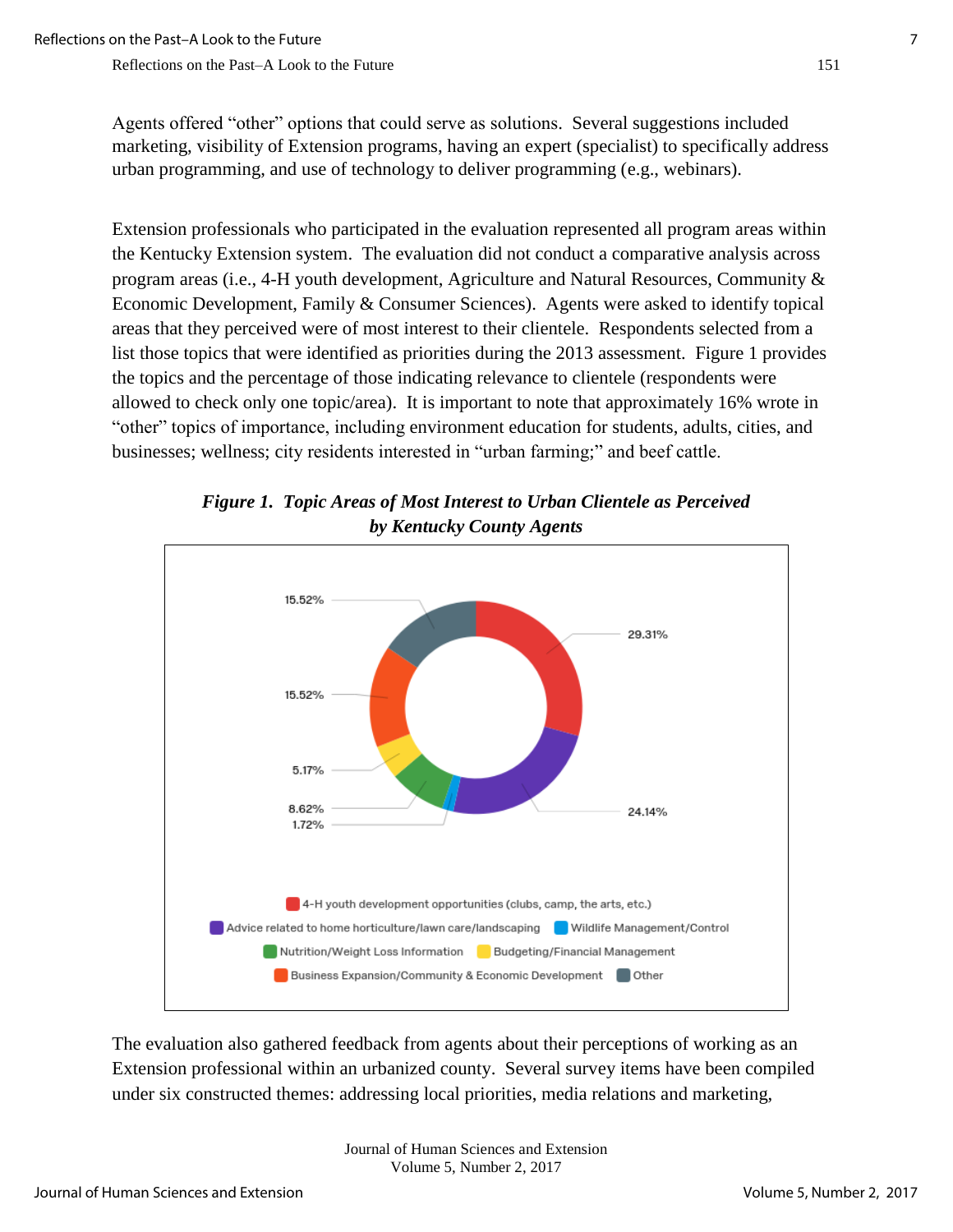interaction with elected officials and urban government, financial resources, teamwork and partnerships, and advisory councils.

Addressing local priorities involved Extension having specific goals in place to address urban issues. Media relations/marketing targeted the connections and support that local media affords Extension. Interactions with elected officials focused on whether there is a positive relationship between Extension and city government and whether elected officials are knowledgeable about Extension. Adequate financial resources allowed respondents to report whether they believed urban counties have access to ample funding and if Extension administration is aware of urban financial needs. Teamwork and partnerships focused on whether Extension has strong connections with other organizations, agencies, and underrepresented groups in urban counties. Lastly, advisory council items aimed to assess whether councils are aware of the needs of urban communities and if they represent the diversity within counties. Table 4 reveals respondents' perceptions. Mean scores reflect that most respondents were neutral towards the themes.

| <b>Themes</b>                                       | <b>Mean</b> | SD   |
|-----------------------------------------------------|-------------|------|
| <b>Addressing Local Priorities</b>                  | 3.36        | .67  |
| Media Relations/Marketing                           | 3.40        | 1.00 |
| Interaction with Elected Officials/Urban Government | 3.87        | .78  |
| <b>Financial Resources</b>                          | 3.03        | .86  |
| Teamwork/Partnerships                               | 3.46        | .77  |
| <b>Advisory Councils</b>                            | 3.13        | .96  |

*Table 4. Extension Professionals' Perceptions of Themes that Affect Efforts in Urban Areas* 

*Note:* Mean is based on a scale of 1 (strongly disagree) to 5 (strongly agree).

Respondents were also asked to provide feedback on their skills in working within an urban county. Table 5 includes the individual items and the mean scores. The scores reveal that respondents were in agreement with most statements as related to their personal skill levels.

| SD<br><b>Mean</b>                                                                         |
|-------------------------------------------------------------------------------------------|
| .80<br>I am comfortable working in an urban county.<br>4.16                               |
| 4.09<br>I can identify resources for my county program.<br>.69                            |
| I have strengths that will help Extension accomplish our goals for urban<br>4.25<br>.61   |
|                                                                                           |
| I have access to training that helps me as an agent in an urban county.<br>1.04<br>3.45   |
| I see working in an urban county as a major challenge.<br>3.29<br>1.20                    |
| I see working in an urban county as a major opportunity.<br>4.14<br>.64                   |
| I feel as if I am making a difference in my county.<br>4.21<br>.70                        |
| I believe people in my county value Extension as a local resource.<br>3.89<br>.96         |
| I believe the people in my county take advantage of what Extension offers.<br>.99<br>3.50 |
|                                                                                           |

*Table 5. Perceptions Toward Personal Skills as an Urban Extension Professional* 

*Note:* Mean is based on a scale of 1 (strongly disagree) to 5 (strongly agree).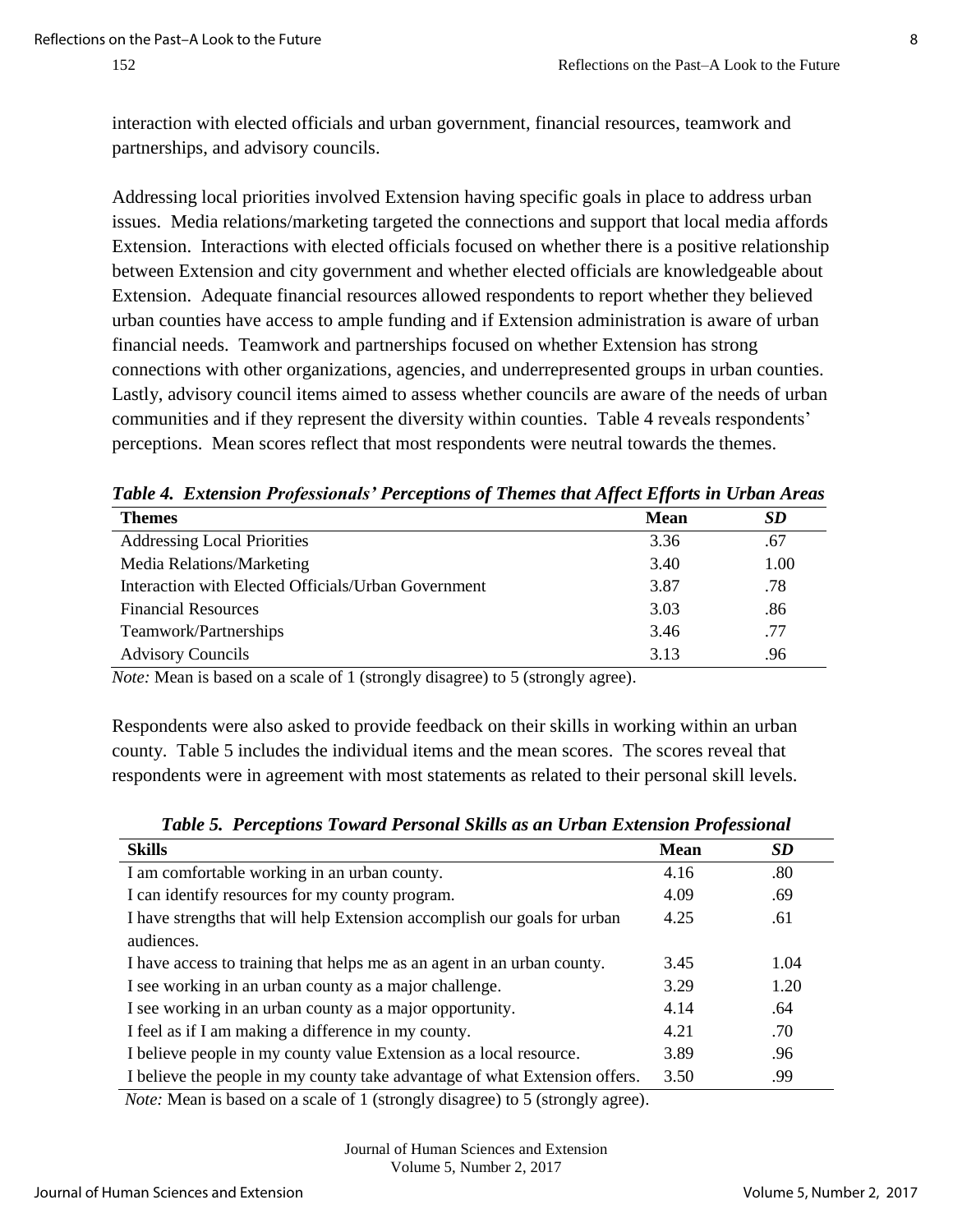# **Current Implications**

As we reflect on past scholarship and the theme of urban Extension, similar challenges have been identified and similar solutions proposed. This evaluation revealed that in comparison, Extension professionals continue to recognize similar barriers and solutions to working in urban settings. Being able to prioritize programming pertinent to issues that matter to urban residents is critical to Extension being a key player. Developing visionary leadership is also an important solution but can be a barrier that limits Extension's potential. It is no surprise that financial resources can aid in the thriving of program impact, while limited funding can deter opportunities. Teamwork among staff and partners was another solution valued by Extension professionals. While these barriers and solutions were noted more so by respondents, this does not minimize the other topics that clearly have an impact on Extension's reach in urban areas.

When providing insight on the themes that are factors influencing Extension's efforts, most respondents had average to mediocre perceptions. When considering the way Extension addresses local priorities, it was apparent the organization could be more effective in meeting the unique needs of those in urban areas. Although agents were more positive toward "interactions with elected officials," "media relations" was perceived as less positive. Funding is obviously critical—enabling counties to serve populations adequately through the necessary programs. Internally, teamwork and advisory councils were not perceived highly, which could imply a lack in synergy that could negate efforts to help propel programming to new levels.

One agent cannot solve all of the problems in a large urban county. In order to achieve satisfactory results, the entire Extension office should be of one accord and strive toward a common goal to make an impact. Similarly, advisory councils are a crucial part of Extension's efforts and should not only have diverse backgrounds but also represent the cultural milieu of the county through diverse perspectives and ideas for programs that make a difference. Councils and volunteers, in general, are the heart of grassroots efforts and should be looked upon to help move from the traditional to more challenging questions. The following are questions to ask council members and other volunteers that could aid the urban Extension agenda:

- What programs do you want us to implement?
- 
- 
- Are you willing to continue serving on the council?

## **Instead of… Strongly Consider…**

- How can you help us improve what we are already doing?
- What are we doing right? How can we provide better programs for residents of  $\qquad$  ?
- How did you feel about the program? How can you help us provide more access to programs in the \_\_\_\_\_ community?
	- Who would be an asset to serve on the advisory council from community(ies)?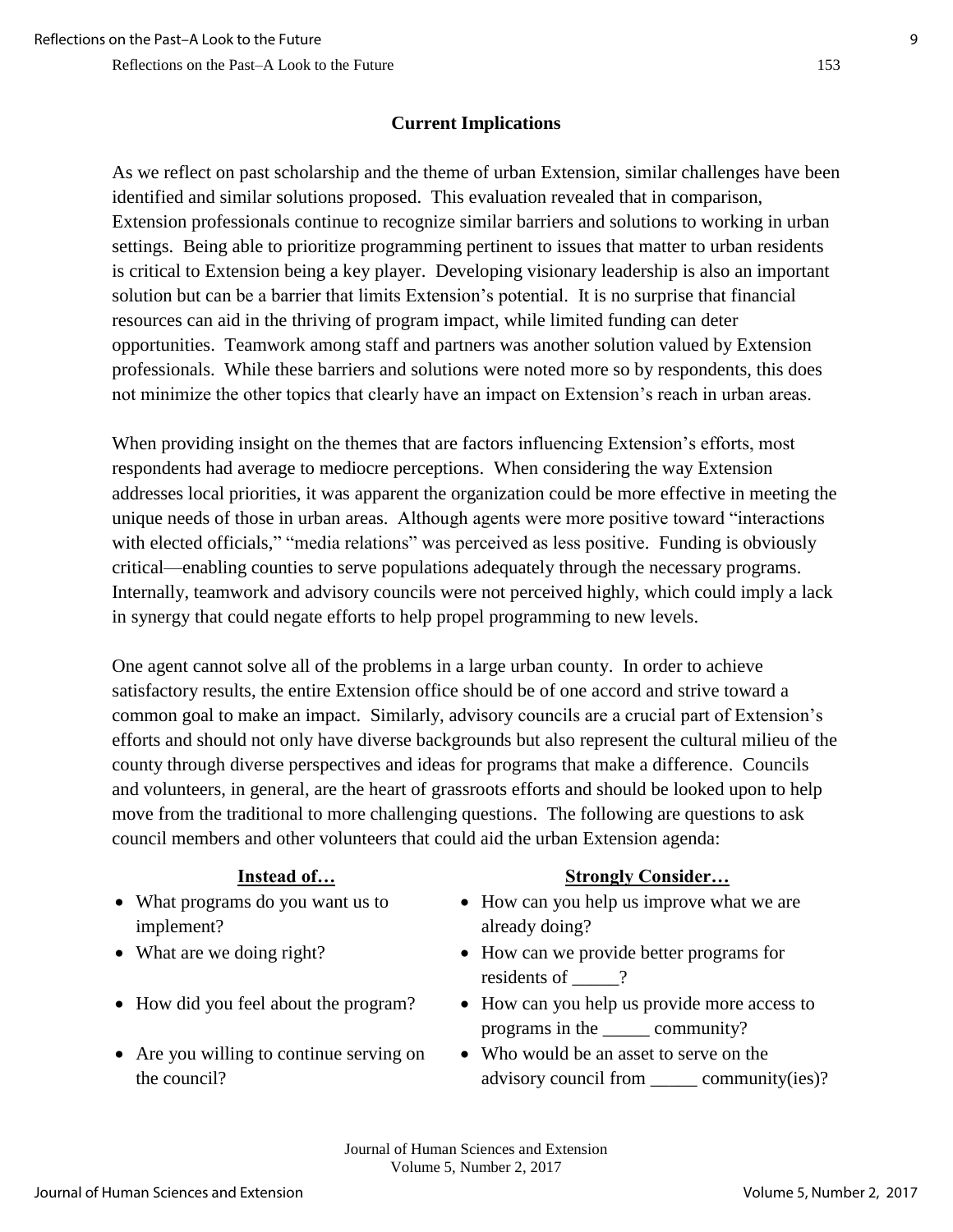#### **Future Implications**

A future trajectory for Extension should include deliberate strategic planning on ways to serve urban centers. Before additional steps are implemented, it is essential that talented individuals with the appropriate skills are recruited and retained in these counties. The results from this study revealed positive perceptions of those who work in urban areas. On average, they had strong affirming attitudes toward their comfort levels and ability to work in an urban county; however, their desire to have adequate training, while also acknowledging other challenges, were apparent. Extension has always recognized the needs of nontraditional audiences, but should now pay equal attention to the needs of its nontraditional employees. Gone are the days when new Extension professionals grew up in 4-H and came from families who are long-time volunteers, visiting the county office at least once a week. Many of our employees in general (and particularly those hired in urban offices) do not have this institutional knowledge.

While hiring those with urban programming acumen within counties is paramount, perhaps more emphasis should be placed on hiring state-level specialists with similar backgrounds who can provide resources to urban personnel. Extension administrators should also be forward-thinking to better approach urban issues through a visionary lens. University administrators, especially those who are new to Land-Grant institutions, should seek educational opportunities and advice on best practices that can aid Extension's growth among urban audiences. While Extension is better understood and still considered a prominent entity in rural counties, administrators and supervisors should appreciate the uniqueness required in implementing urban programs. Furthermore, they should be able to reward urban Extension professionals for their innovation in developing meaningful programs geared toward the needs of their clientele.

In addition, Extension must also take heed of what is most important to urban clientele. Given that 4-H is a recognized entity valued regardless of localities, there should be a push to capitalize on unique programming that meets the needs of urban youth. Programs and resources related to home horticulture are also a worthy contribution on behalf of Extension, as noted by the respondents of this evaluation. It is imperative that Extension continues to provide audiences with what is necessary to address their needs; however, Extension must be astute when determining ways to meet the demands of other clientele who are unfamiliar with the organization. In order to reach them, Extension must invest in solid marketing plans to publicize programs and services. While extra caution must be taken not to exaggerate Extension's capacity to address urban challenges, we can focus on delivering education resources that are relevant and within the organization's scope.

#### **Summary**

Despite past work to enhance the relevancy of Extension in urban communities, questions remain. Young and Vavrina (2014) asked, "Are Extension's efforts to adapt to an increasing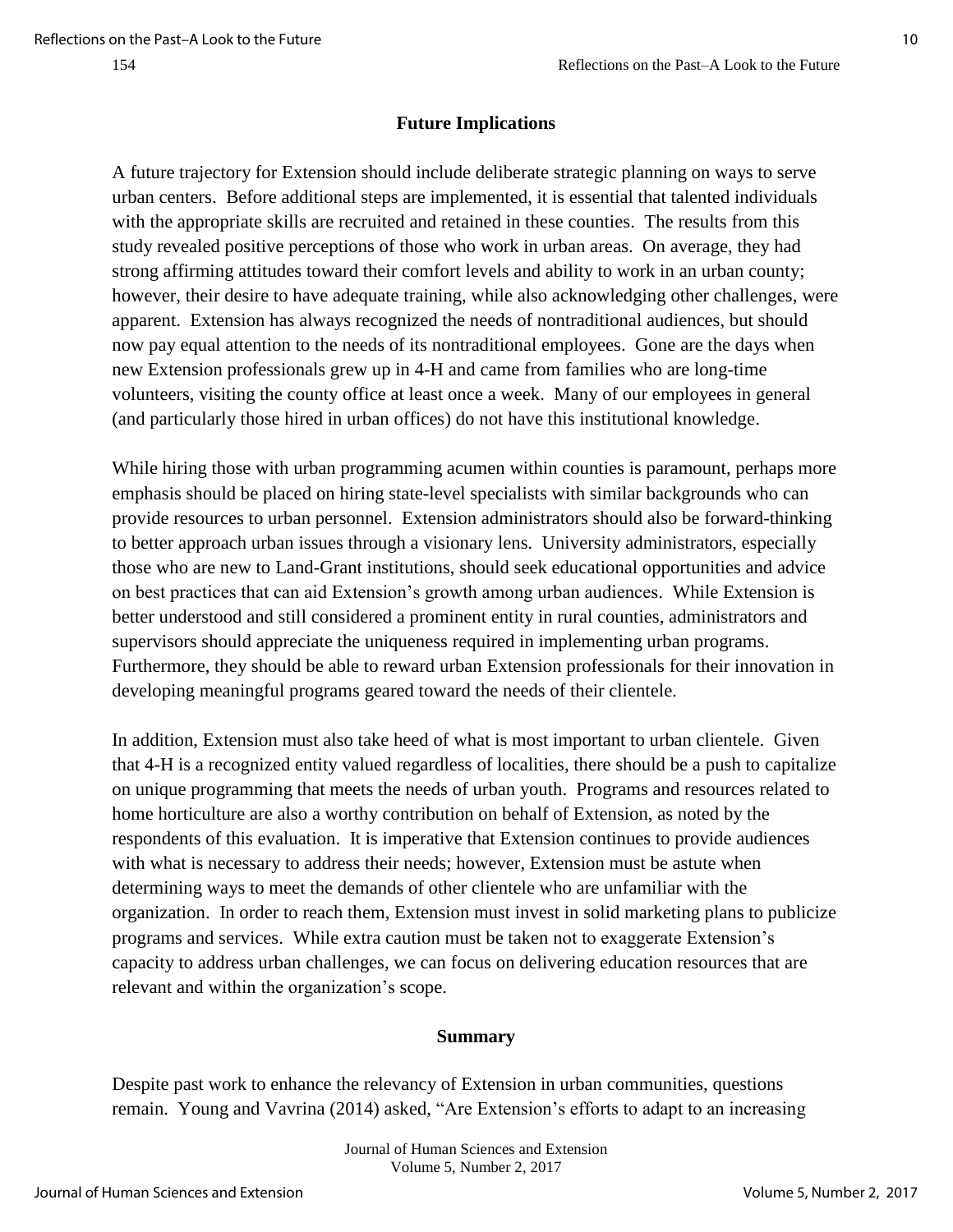urban landscape attaining the desired impact?" They noted a 1988 survey by Clemson University Extension of the South Carolina legislature that found only 11% of legislators understood Extension to have an educational focus (Miller, 1988). A 1995 national survey of public perceptions of Extension also showed that while the awareness of Extension has remained high, those using the organization's services has declined (Warner, Christenson, Dillman, & Salant, 1996). This study also showed lower usage among those in the Northeast and West, those in urban communities, those of younger ages, and whose who had lower education and income levels. A more recent study by Ohio State University in 2010 found that only 20% of respondents were familiar with Extension programs and services, and awareness was lower among younger respondents, those with lower incomes, and those in more urban areas (Loibl, Diekmann, & Batte, 2010).

Based on previous research, it can be observed that Extension's organizational history tends to lend itself to help define and comprehend its future trajectory. It is clear that a cookie-cutter approach to what has been sufficient in rural communities will not suffice in urban counties. There are simply more people who need to be served, and their needs call for more complex programs and strategies than what have been used during Extension's first century of existence. Moreover, there is a need for urban audiences to see Extension as an asset, just as an individual (but very influential) farmer in a rural county does. Extension has been working in rural communities since its inception, but it must be acknowledged that this legacy is not as salient in urban communities. As a solid, positive reputation has been established in rural society, Extension must be held accountable to build the same or similar image throughout larger towns and cities.

Each city, county, state, and region with their unique contexts deserves the opportunities and resources that Extension can offer. Now is the time to embrace the challenges faced by urban communities to demonstrate the fact that Extension can serve as a relevant organization equipped to address urban issues. This focus, in turn, does not take away from Extension's rural audiences that have been served since the organization's inception but promotes innovation among a rural– urban interface that inherently aligns with Extension's mission.

#### **References**

Brown, E. J. (1965). Adapting Extension to urban environment. *Journal of Extension, 3*(1), 11– 18. Retrieved from http://www.joe.org/joe/1965spring/1965-1-a2.pdf

Extension Committee on Organization and Policy (ECOP). (2015, November 9). *Cooperative Extension, ECOP Monday minute*. Retrieved from http://ecopmondayminute.blogspot. com/2015/11/9.html

Fehlis, C. P. (1992). Urban Extension programs. *Journal of Extension, 30*(2), Article 2FEA3. Retrieved from http://www.joe.org/joe/1992summer/a3.php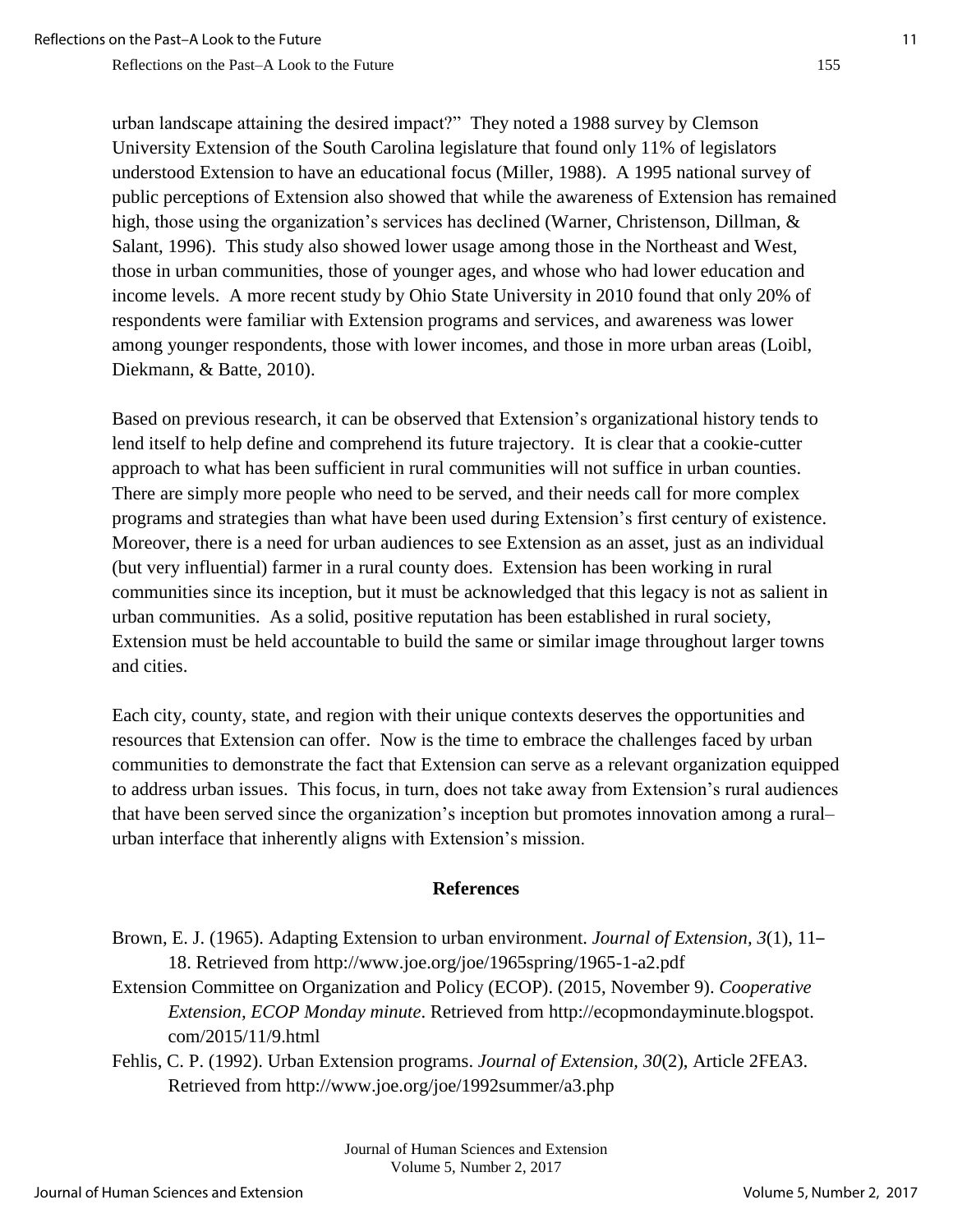- Franz, N., & Cox, R. A. (2012). Extension's future: Time for disruptive innovation. *Journal of Extension, 50*(2), Article 2COM1. Retrieved from http://www.joe.org/joe/2012april/ comm1.php
- Miller, J. C., Jr. (1988). What's their perception? *Journal of Extension, 26*(1), Article 1FEA1. Retrieved from http://www.joe.org/joe/1988spring/a1.php
- Miller, J. R. (1973). Are new models for local Extension organization needed? *Journal of Extension, 11*(1), 57–66. Retrieved from http://www.joe.org/joe/1973spring/1973-1 a6.pdf
- Loibl, C., Diekmann, F., & Batte, M. T. (2010). Does the general public know the Extension Service? A survey of Ohio residents. *Journal of Extension, 48*(2), Article 2RIB3. Retrieved from http://www.joe.org/joe/2010april/rb3.php
- National Urban Extension Leaders (NUEL): De Ciantis, D., Fox, J., Gaolach, B., Jacobsen, J., Obropta, C., Proden, P., . . . Young, J. (2015). *A national framework for urban Extension: A report from the national urban Extension leaders.* Retrieved from http://media.wix.com/ugd/c34867\_668cd0780daf4ea18cb1daddad557c72.pdf
- Paulson, B. (1973). Status of Extension's urban programming. *Journal of Extension, 11*(1), 23– 34. Retrieved from http://www.joe.org/joe/1973spring/index.php
- Warner, P. D., Christenson, J. A., Dillman, D. A., & Salant, P. (1996). Public perception of Extension. *Journal of Extension, 34*(4), Article 4FEA1. Retrieved from http://www.joe.org/joe/1996august/a1.php
- Willis, M. J. (2015, October 18). *Re: ECOP follow up* [electronic mailing list message].
- Yep, B. H. (1980). Expending urban programming. *Journal of Extension, 19*(3), 29–33. Retrieved from https://www.joe.org/joe/1981may/81-3-a4.pdf
- Young, J., & Vavrina, C. (2014). Kentucky's urban Extension focus. *Journal of Extension, 52*(3), Article 3IAW3. Retrieved from https://www.joe.org/joe/2014june/iw3.php

*Dr. Jeffery Young* currently serves as Director of County Operations for the University of Kentucky Cooperative Extension Service. He previously served for six years as District Director for Louisville and Northern Kentucky, two of the more populous regions of the state. Jeff began his Extension career as a 4-H youth development agent in Louisville, KY.

*Dr. Kenneth Jones* currently serves as Director of Program and Staff Development for the University of Kentucky Cooperative Extension Service. He also serves as a faculty member in the Department of Community and Leadership Development. He began his Extension career in Louisville, Kentucky, first as an agent for 4-H youth development and later as an agriculture/natural resources agent.